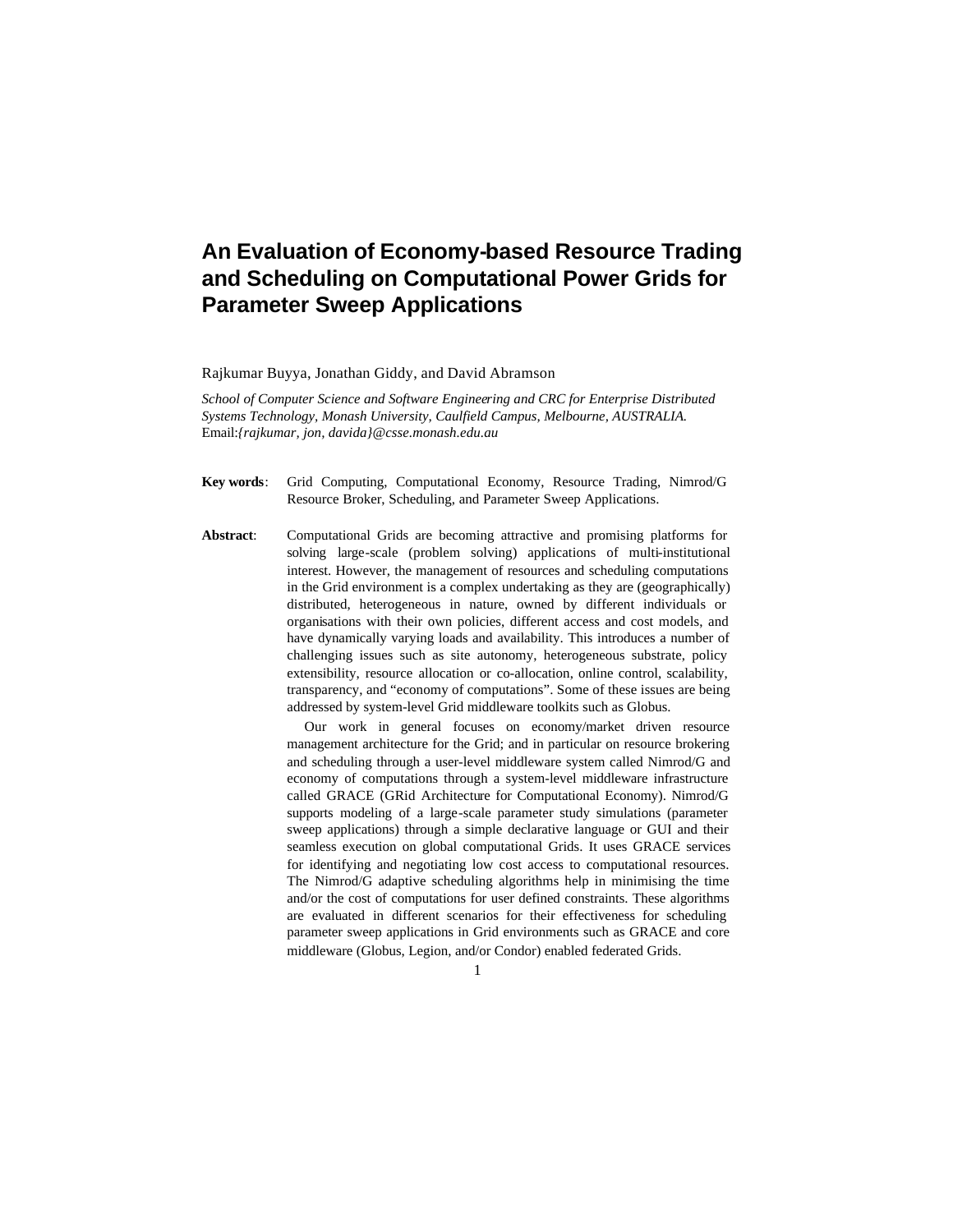### **1. INTRODUCTION**

The growing popularity of the Internet/Web and the availability of powerful computers and high-speed networks as low-cost commodity components are changing the way we do computing and use computers. The interest in coupling geographically distributed resources is also growing (leading to what are popularly called *Computational Grids* [11]) for solving large-scale problems. The management of resources in a Grid environment becomes complex, as they are (geographically) distributed, heterogeneous in nature, owned by different individuals or organisations each having their own resource management policies, different access-and-cost models, and subjected to dynamically changing load-andavailability conditions. This introduces a number of challenging issues including site autonomy, heterogeneous substrate, policy extensibility, resource allocation or coallocation, online control [10], and "economy of computations" [4] that Grid resource management systems need to address. Some or all of these issues are being addressed by a number of (on going) Grid computing projects world-wide [2][7] including Globus [8], Legion [13], Information Power Grid [21], NetSolve [14], Ninf [20], AppLes [15], Nimrod/G [1] [4], DISCWorld [16], and JaWS [22]. Although computational economy is one of the key issues in Grid computing, it is rarely taken into consideration in the design of most of these systems.

We strongly feel that for the ultimate success of Computational Grids as a production-oriented commercial platform for solving problems, they need to support market/economy -based mechanisms in resource management. In [4], we present a number of arguments for the need of computational economy. It primarily offers a mechanism for encouraging resource owners to contribute their resource(s) for the construction of a Grid and compensate them based on the resource usage or value of work done. This concern is also being expressed in Scientific American journal [6]: "So far not even the most ambitious metacomputing prototypes have tackled accounting: determining a fair price for idle processor cycles. It all depends on the risk, on the speed of the machine, on the cost of communication, on the importance of the problem—on a million variables, none of them well understood. If only for that reason, metacomputing will probably arrive with a whimper, not a bang". In a Grid environment, a set of resources can dynamically team up (on demand) to solve a given problem and have their own mechanism for sharing earnings/profits among themselves. This type of mutually agreed teaming up is quite useful for developing computational economy for executing parallel application tasks that have high degree of message communications for sharing partial results. This is a subject of our future investigation.

The remaining sections are organised as follows. In section 2, we focus the use of economy -based model in resource selection through trading services. In section 3, we discuss adaptive algorithms for scheduling parameter sweep applications on the Grid and in section 4, we present their evaluation for various scenarios.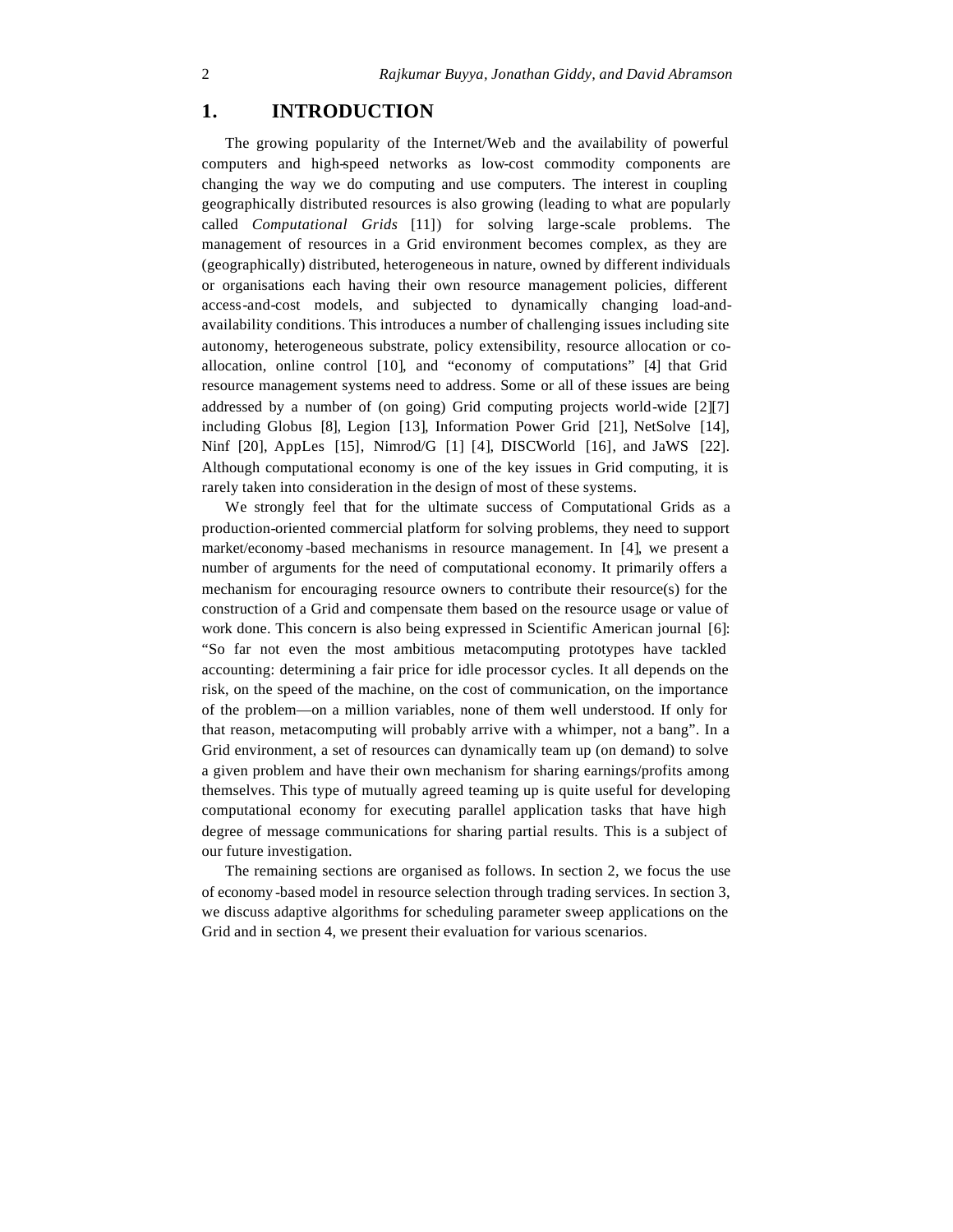## **2. GRACE-ENABLED NIMROD/G**

A number of Grid computing systems [2] are being developed, implemented, and deployed mainly based on three architectural models [5]: hierarchical, abstract owner, and market. In our earlier work [4], we proposed market/economy model based architecture for Grid resource management. One of the possible (implementation) architectures for this market/economy model is shown in Figure 1. The architecture varies depending on the method/protocol used (by trade manager) in determining or negotiating the resource access cost. The key components of economy -driven resource management system include,

- User Applications (sequential, parametric, parallel, or collaborative apps)
- The Grid Resource Broker (a.k.a., Super/Global/Meta Scheduler)
- Grid Middleware
- The Domain Resource Manager (Local Scheduler or Queuing system)

We briefly discuss some of these components and further details can be found in our earlier works [1][4][5].

The *resource broker* acts as a mediator between the user (application) and Grid resources using middleware services. It is responsible for the management of the whole experiment on the Grid. This includes resource discovery, resource selection and trading (including negotiation of access cost), the binding of application, data, and hardware resources, the initiation of computations, any required adaptation to changes in the Grid resources, and the collection of results.





The Grid *middleware* offers services that help in coupling a Grid user through resource broker or Grid enabled application and (remote) resources. It offers core services [2][11] such as remote process management, co-allocation of resources, storage access, information publication (directory), security, authentication, and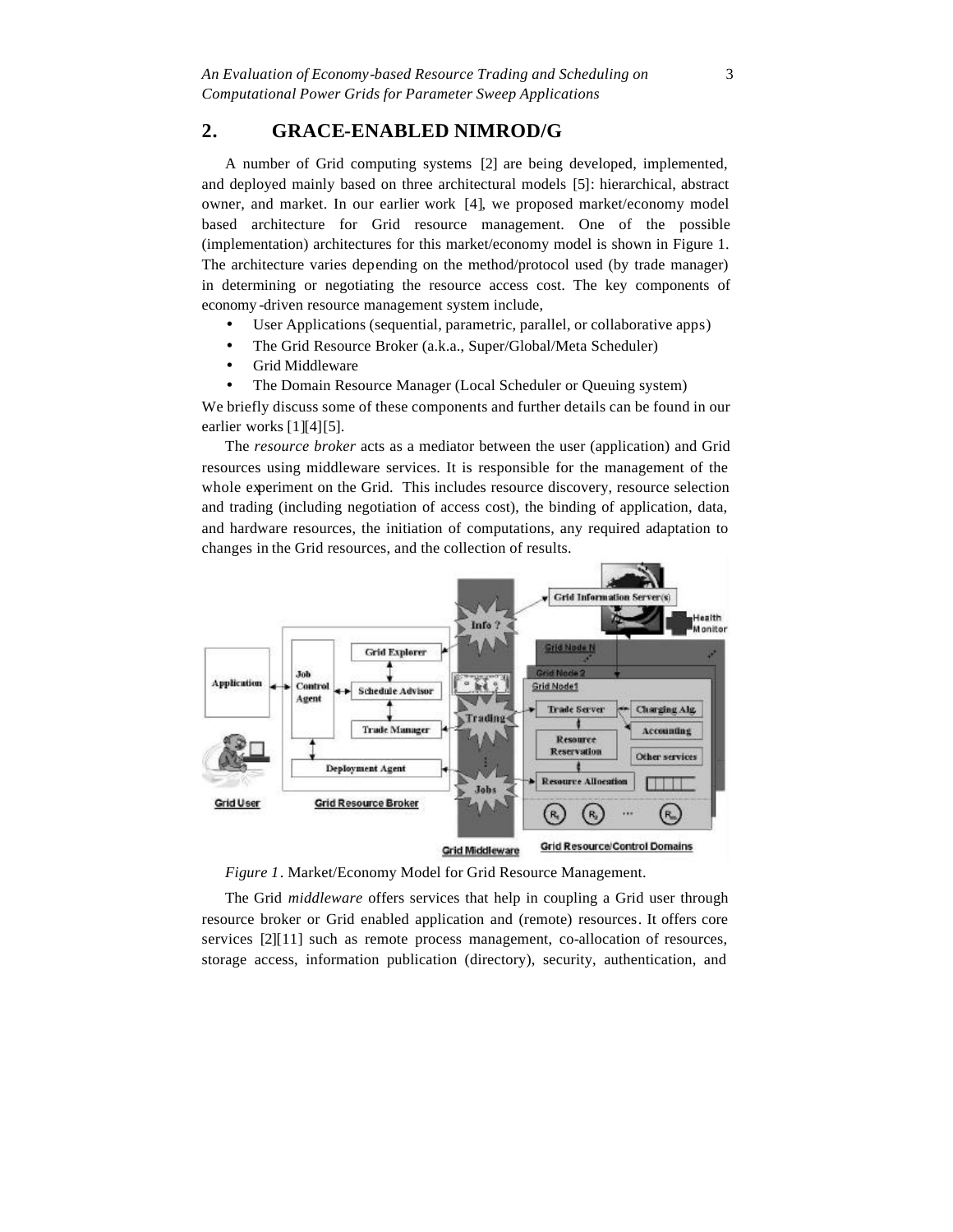Quality of Service (QoS) such as resource reservation for guaranteed availability and trading for minimising computational cost.

The components that are specifically responsible for managing economy of computations on the Grid are the *schedule adviser*, *trade manager*, and *trader server*. The schedule adviser uses services of Grid Explorer for resource discovery, trade server for negotiating access costs from trader server, and scheduling algorithms for identifying mappings (jobs to resources) that meet user requirements (deadline and cost minimisation). The trade server decides access costs based on resource-owner defined charging algorithms/policies and interacts with accounting system for recording usage details and billing as per negotiation.

#### **Nimrod/G Resource Broker**

The Nimrod/G resource broker (a.k.a. superscheduler, or metascheduler) is a global resource management and scheduling system (see Figure 2) that supports deadline and economy -based computations in Grid computing environments [1][3] for parameter sweep applications. It supports a simple *declarative* parametric modeling language for expressing parametric experiments. The domain experts (application area experts/users) can easily create a *plan* for parameter studies and use the Nimrod/G broker to handle all issues related to seamless management issues including resource discovery, mapping jobs to appropriate resources, data and code staging and gathering results from multiple Grid nodes.



#### *Figure 2*. Nimrod/G Resource Broker.

Initially Nimrod/G was targeted for Globus, but the latest version is being abstracted and is now capable of deploying computations on Grids using other middleware systems such as Legion and Personal Condor. With a minimal effort Nimrod/G can be enabled to use services of other middleware systems including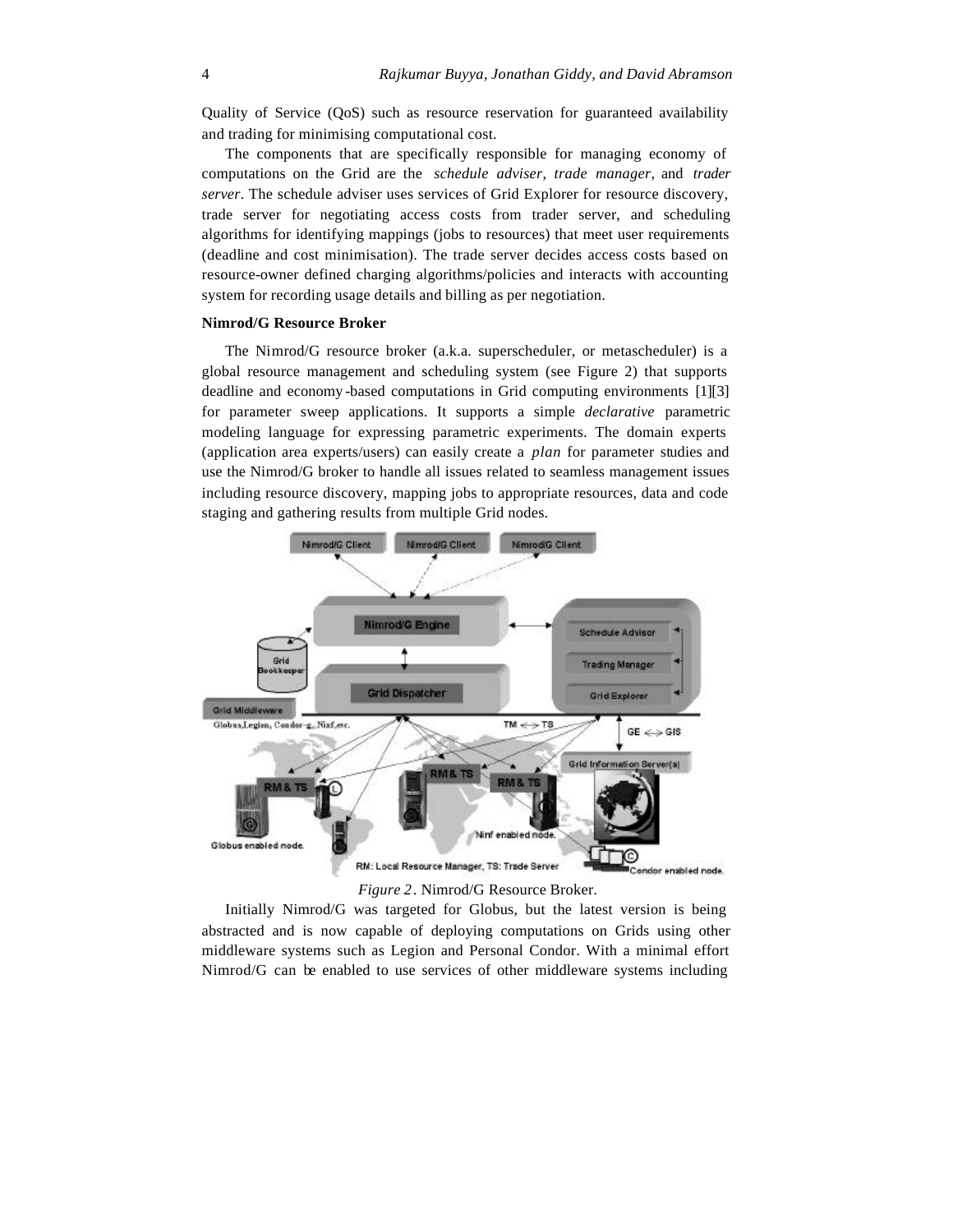Ninf and NetSolve leading to *federated Grid computing*<sup>1</sup> . However, it should be noted that most of these (as of today) do not offer on-demand/online trading services for low-cost access to resources. This limitation is overcome by our GRid Architecture for Computational Economy (GRACE) [4] middleware infrastructure that can co-exist with system-level middleware toolkit (like Globus) services. The higher-level Grid services or tools like Nimrod/G broker can use them for dynamic online negotiation for access to Grid resources at lower cost and also to make deadline vs. cost trade-off during scheduling. This paper presents the usage of GRACE services in Nimrod/G and its evaluation through the execution of simulated parameter sweep applications for various user defined constraints (such as limited budget and time) in a controlled and repeatable/reproducible manner.

# **3. SCHEDULING ALGORITHMS**

Parameter studies (p-studies) involve the execution of a large number of (independent) tasks over a range of parameters. Scheduling of such applications appears simple, but complexity arises when users place QoS constraints like execution time and computation cost limitations. Such a guarantee of service is hard to provide in a Grid environment as its resources are shared, heterogeneous, distributed in nature, and owned by different organisations having their own policies and charging mechanisms. In addition, scheduling algorithms need to adapt to the changing load and resource availability conditions in the Grid in order to achieve performance and at the same time meet cost constraints. In our Nimrod/G application level resource broker (also called an application level scheduler) for the Grid, we have incorporated three adaptive algorithms for scheduling:

- Time Minimisation, within time and budget constraints,
- Cost Minimisation, within time and budget constraints,
- None Minimisation, within time and budget constraints.

| <b>Adaptive Scheduling</b> | <b>Execution Time</b> | <b>Execution Cost</b> |  |
|----------------------------|-----------------------|-----------------------|--|
| <b>Algorithms</b>          | (not beyond deadline) | (not beyond budget)   |  |
| Time Minimisation          | Minimise              | Limited by budget     |  |
| <b>Cost Minimisation</b>   | Limited by deadline   | Minimise              |  |
| None Minimisation          | Limited by deadline   | Limited by budget     |  |

*Table 1*: Adaptive Scheduling Algorithms.

<sup>1</sup> *Federated grids* can couple private, enterprise, state, national, and/or international grids each powered using different grid technologies. Global resource brokers like Nimrod/G can simultaneously use all these grids for solving very large-scale problems economically. In this kind of environment the management of heterogeneity, scalability, transparency, security and open standards will be major issues.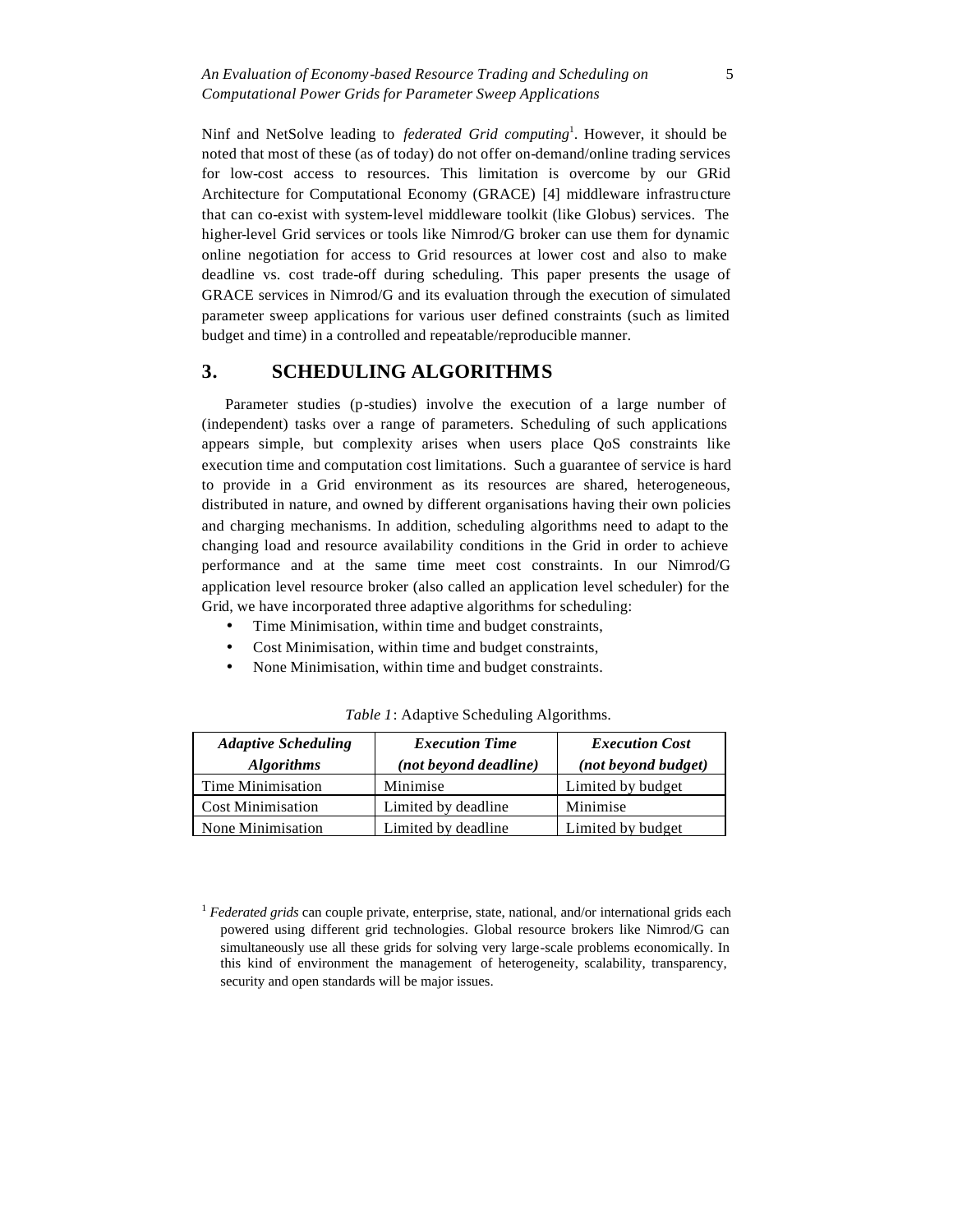The Time Minimisation algorithm attempts to complete the experiment as quickly as possible, within the budget available. A description of the core of the algorithm follows:

- 1. For each resource, calculate the next completion time for an assigned job, taking into account previously assigned jobs.
- 2. Sort resources by next completion time.
- 3. Assign one job to the first resource for which the cost per job is less than or equal to the remaining budget per job.
- 4. Repeat all steps until all jobs are assigned.

The Cost Minimisation algorithm attempts to complete the experiment as economically as possible within the deadline.

- 1. Sort resources by increasing cost.
- 2. For each resource in order, assign as many jobs as possible to the resource, without exceeding the deadline.

 A final algorithm ("None Minimisation") attempts to complete the experiment within the deadline and cost constraints without minimising either.

- 1. Split resources by whether cost per job is less than or equal to the budget per job.
- 2. For the cheaper resources, assign jobs in inverse proportion to the job completion time (e.g. a resource with completion time  $= 5$  gets twice as many jobs as a resource with completion time = 10).
- 3. For the dearer resources, repeat all steps (with a recalculated budget per job) until all jobs are assigned.

Note that the implementations of all the above algorithms contain extra steps for dealing with the initial startup (when average completion times are unknown), and for when all jobs cannot be assigned to resources (infeasible schedules).

#### **4. EXPERIMENTATION AND EVALUATION**

In addition to accessing real computational resources, Nimrod can also simulate the execution of jobs on a test queue. These simulated queues are useful for testing the scheduling algorithms, since their behaviour can be controlled very precisely. A test queue runs each submitted job in succession and the apparent wallclock time and reported CPU usage can be controlled exactly.

For this simulation, we created experiments containing 100 jobs, each with a 90 second running time, giving a total computation time of 9000 seconds. For each experiment, we created 10 test queues with different (but fixed) access costs of 10, 12, 14, 16, 18, 20, 22, 24, 26, and 28 units/CPU-second. The optimal deadline for this experiment is achieved when each queue runs 10 jobs in sequence, giving a running time of 900 seconds for the 100 jobs.

We selected three deadlines: 990 seconds (the optimal deadline plus 10%), 1980 seconds (990 x 2), and 2970 seconds (990 x 3). The 10% allowance allows for the fact that although the queues are simulated, and behave perfectly, the standard scheduler has some delays built in.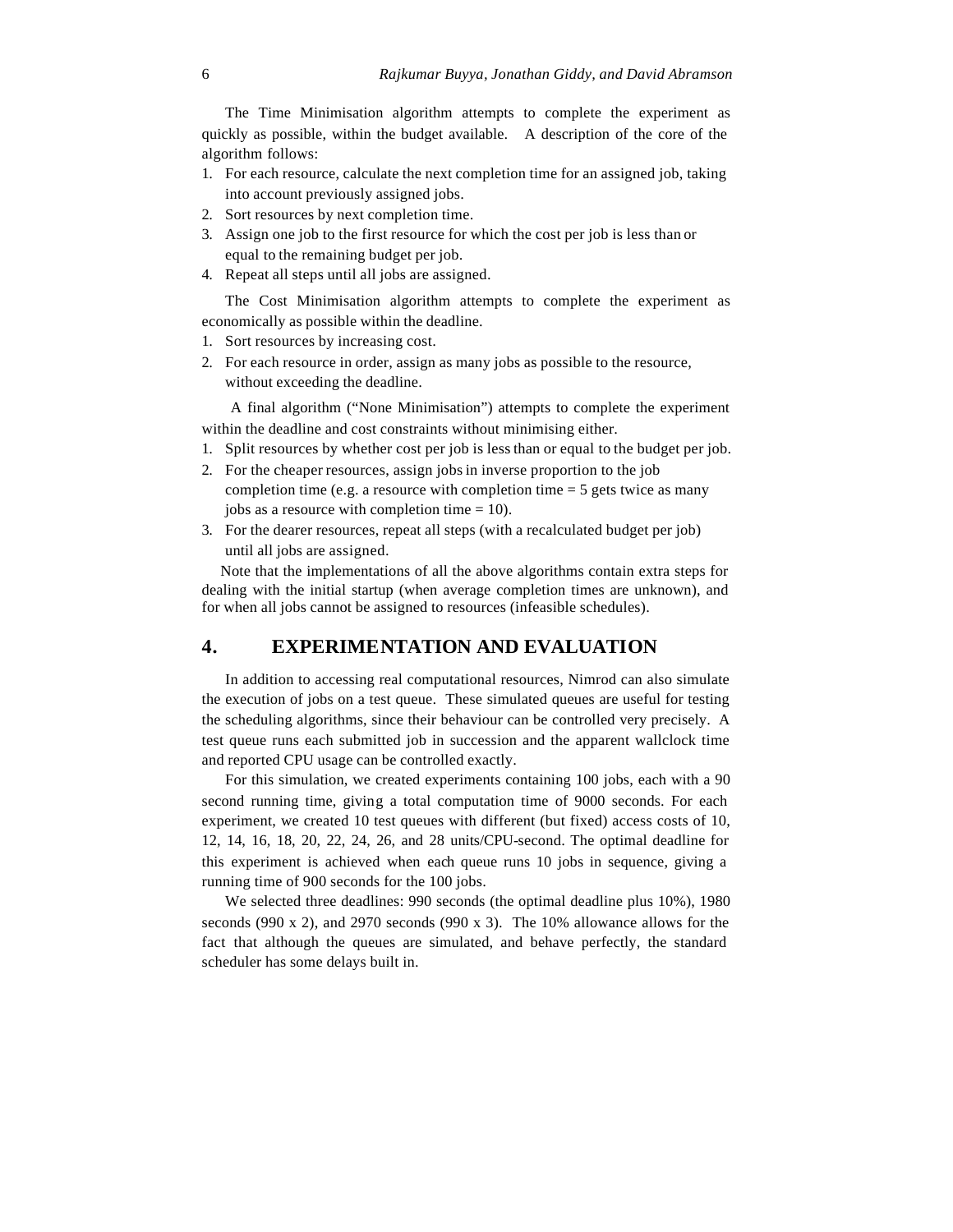#### *An Evaluation of Economy-based Resource Trading and Scheduling on Computational Power Grids for Parameter Sweep Applications*

We selected three values for the budget. The highest is 252000 units, which is the amount required to run all jobs on the most expensive queue. Effectively, this allows the scheduler full freedom to schedule over the queues with no consideration for the cost. A budget of 171000 units is the budget required to execute 10 jobs on each of the queues. Finally, the lowest budget of 126000 units is the budget required to execute 20 jobs on each of the 5 cheapest queues. Note that for this value, the deadline of 990 seconds is infeasible, and the deadline of 1980 seconds is the optimal deadline plus 10%.

Table 2 shows a summary of results for each combination of scheduling algorithm, deadline and budget, and the resulting percentage of completed jobs, the total running time, and the final cost. The jobs marked "infeasible" have no scheduling solution that enables 100% completion of jobs. The jobs marked "hard" have only one scheduling solution.

| Algorithm | Deadline | <b>Budget</b> | Completed | Time | Cost   | <b>Notes</b> |
|-----------|----------|---------------|-----------|------|--------|--------------|
| cost      | 990      | 126000        | 85%       | 946  | 125820 | infeasible   |
| cost      | 990      | 171000        | 84%       | 942  | 139500 | hard         |
| cost      | 990      | 252000        | 94%       | 928  | 156420 | hard         |
| cost      | 1980     | 126000        | 97%       | 1927 | 124740 | hard         |
| cost      | 1980     | 171000        | 99%       | 1918 | 128520 |              |
| cost      | 1980     | 252000        | 98%       | 1931 | 127620 |              |
| cost      | 2970     | 126000        | 98%       | 2931 | 116820 |              |
| cost      | 2970     | 171000        | 98%       | 2925 | 116820 |              |
| cost      | 2970     | 252000        | 100%      | 2918 | 118800 |              |
| none      | 990      | 126000        | 78%       | 919  | 120060 | infeasible   |
| none      | 990      | 171000        | 99%       | 930  | 168480 | hard         |
| none      | 990      | 252000        | 100%      | 941  | 171000 | hard         |
| none      | 1980     | 126000        | 97%       | 1902 | 125100 | hard         |
| none      | 1980     | 171000        | 100%      | 1376 | 160740 |              |
| none      | 1980     | 252000        | 100%      | 908  | 171000 |              |
| none      | 2970     | 126000        | 99%       | 2928 | 125100 |              |
| none      | 2970     | 171000        | 100%      | 1320 | 161460 |              |
| none      | 2970     | 252000        | 100%      | 952  | 171000 |              |
| time      | 990      | 126000        | 36%       | 955  | 50040  | infeasible   |
| time      | 990      | 171000        | 100%      | 913  | 171000 | hard         |
| time      | 990      | 252000        | 100%      | 930  | 171000 | hard         |
| time      | 1980     | 126000        | 80%       | 1968 | 101340 | hard         |
| time      | 1980     | 171000        | 100%      | 909  | 171000 |              |
| time      | 1980     | 252000        | 100%      | 949  | 171000 |              |
| time      | 2970     | 126000        | 100%      | 2193 | 126000 |              |

*Table 2.* Behaviour of Scheduling Algorithms for various scenarios on the Grid.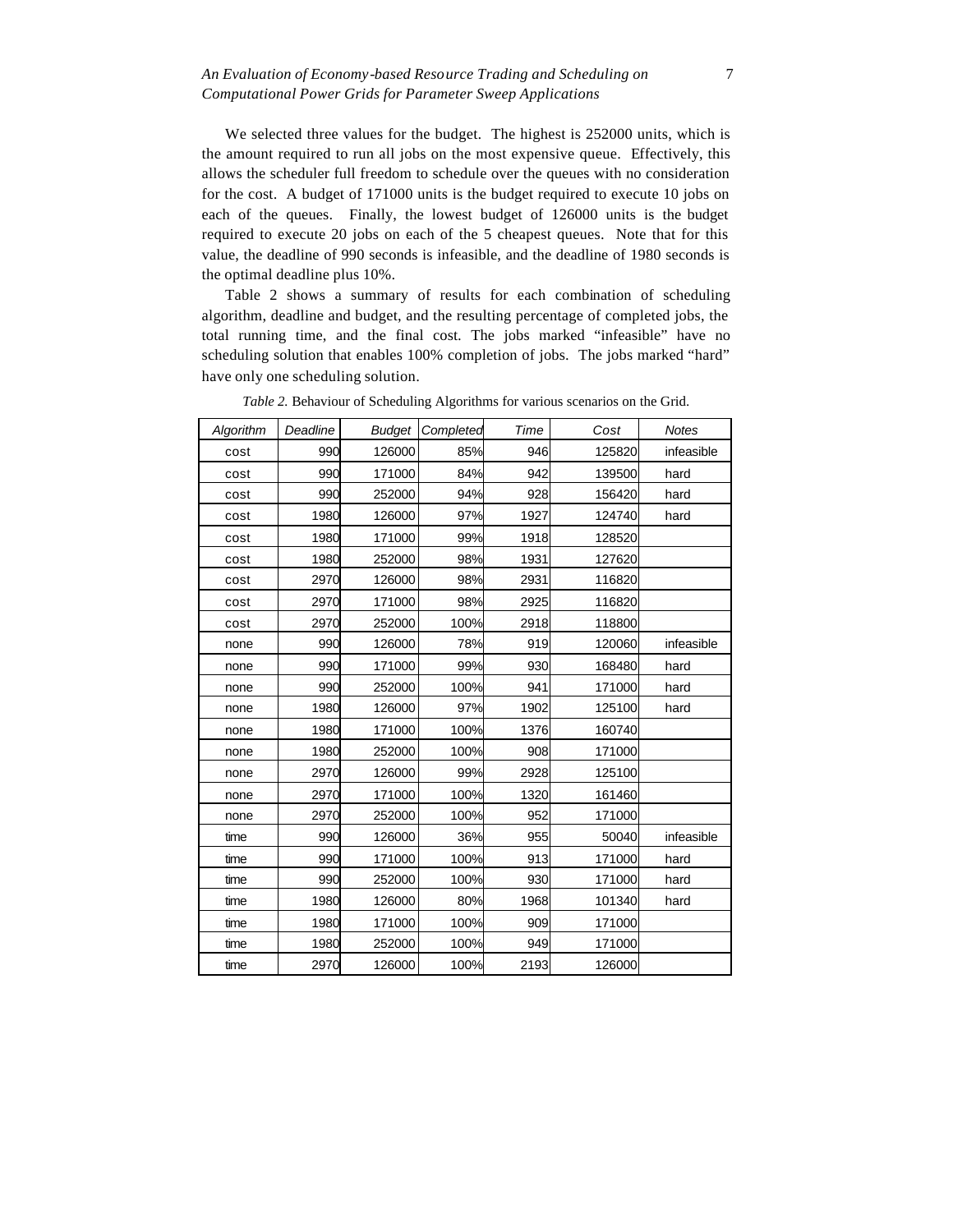| time | 2970 | 171000 | 00% | 928 | 171000l |  |
|------|------|--------|-----|-----|---------|--|
| time | 2970 | 252000 | 00% | 922 | 171000  |  |

We analyse the behaviour of the queues by examining the usage of the queues over the period of the experiment. For the Cost Minimisation algorithm, Figure 3 shows the node usage for a deadline of 1980 seconds. After an initial spike, during which the scheduler gathers information about the queues, the scheduler calculates that it needs only use the 45 cheapest queues in order to satisfy the deadline. (Actually, it requires exactly 5, but the initial spike reduces the requirements a little.) Note that the schedule is similar, no matter what the allowed budget is. Since we are minimising cost, the budget plays little part in the scheduling, unless the limit is reached. This appears to have happened for the lowest budget, where the completion rate was 97%. The budget of 126000 units is only enough to complete the experiment if the cheapest 5 nodes are used. Because of the initial spike, this experiment appears to have run out of money. The other experiments also did not complete 100% of the jobs, but this is mainly because in seeking to minimise cost, the algorithm stretches jobs out to the deadline. This indicates the need for a small margin to allow the few remaining jobs to complete close to the deadline.



*Figure 3.* Cost Minimsation scheduling behaviour for various budgets.

The equivalent graph for the Time Minimisation algorithm is shown in Figure 4. Here we see that except for the case of a limited budget, we get a rectangular shape, indicating the equal mapping of jobs to each resource. Only the experiment with a very limited budget follows the pattern experienced above.

Looking at the equivalent graph for the None Minimisation algorithm, we see a lot more variation in the schedules chosen for different budgets. The schedule with a very large budget is equivalent to the Time Minimisation algorithm. The schedule with the low budget is almost the same as the Cost Minimisation algorithm.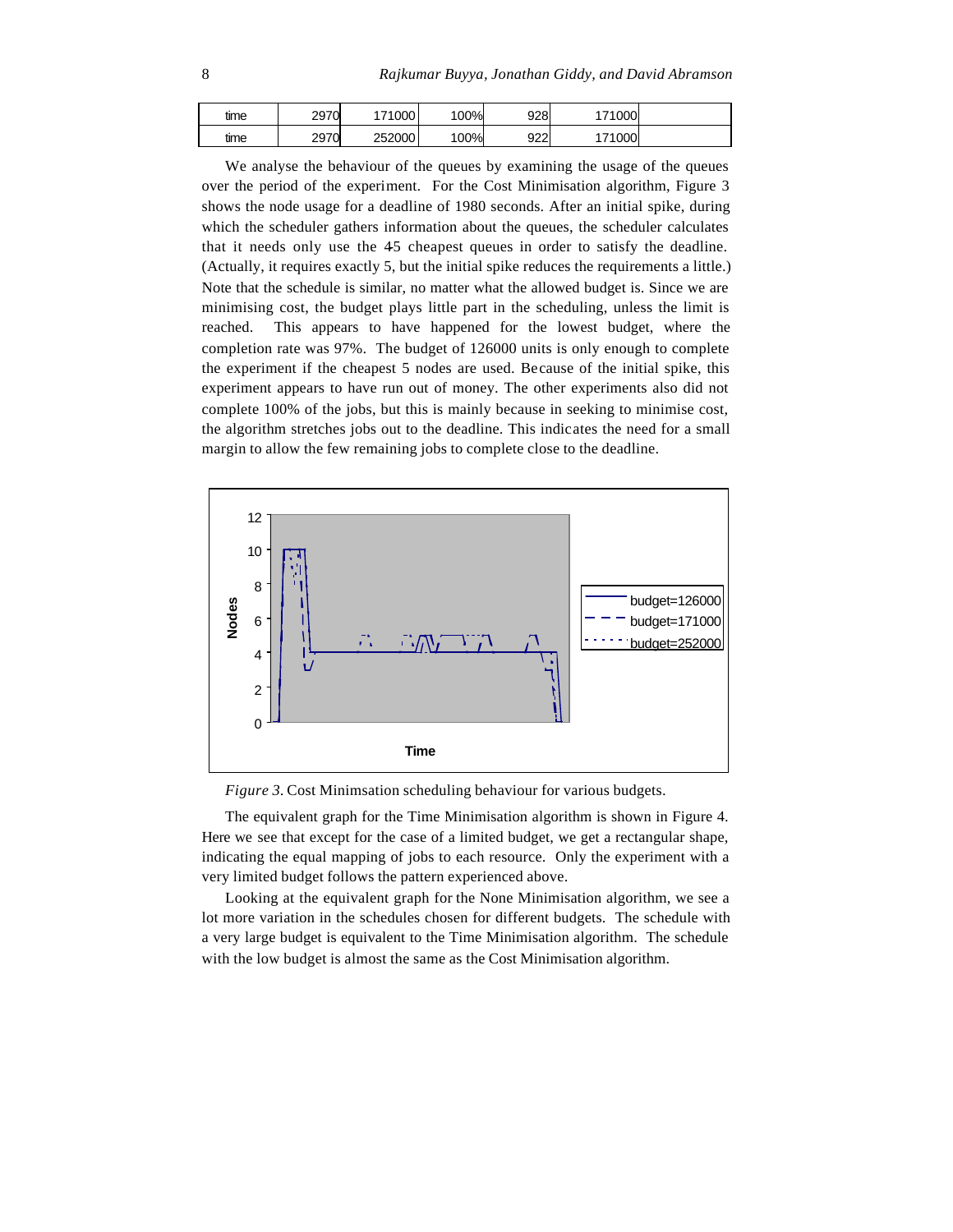# **5. CONCLUSIONS AND FUTURE WORK**

In this paper we have discussed an economy -based model for resource management and scheduling in the Grid through Nimrod/G and GRACE services. The adaptive scheduling algorithms have been evaluated for various application scenarios and user constraints and have demonstrated the capabilities of our resource broker and computational economy model. Future work focuses on the use of a resource reservation model in scheduling and competitive charging algorithms that enables Nimrod/G to guarantee the user up-front when application processing can complete and how much it is going to cost.



*Figure 4*. Time Minimisation scheduling behaviour for various budgets.



*Figure 5.* None Minimisation scheduling behaviour for various budgets.